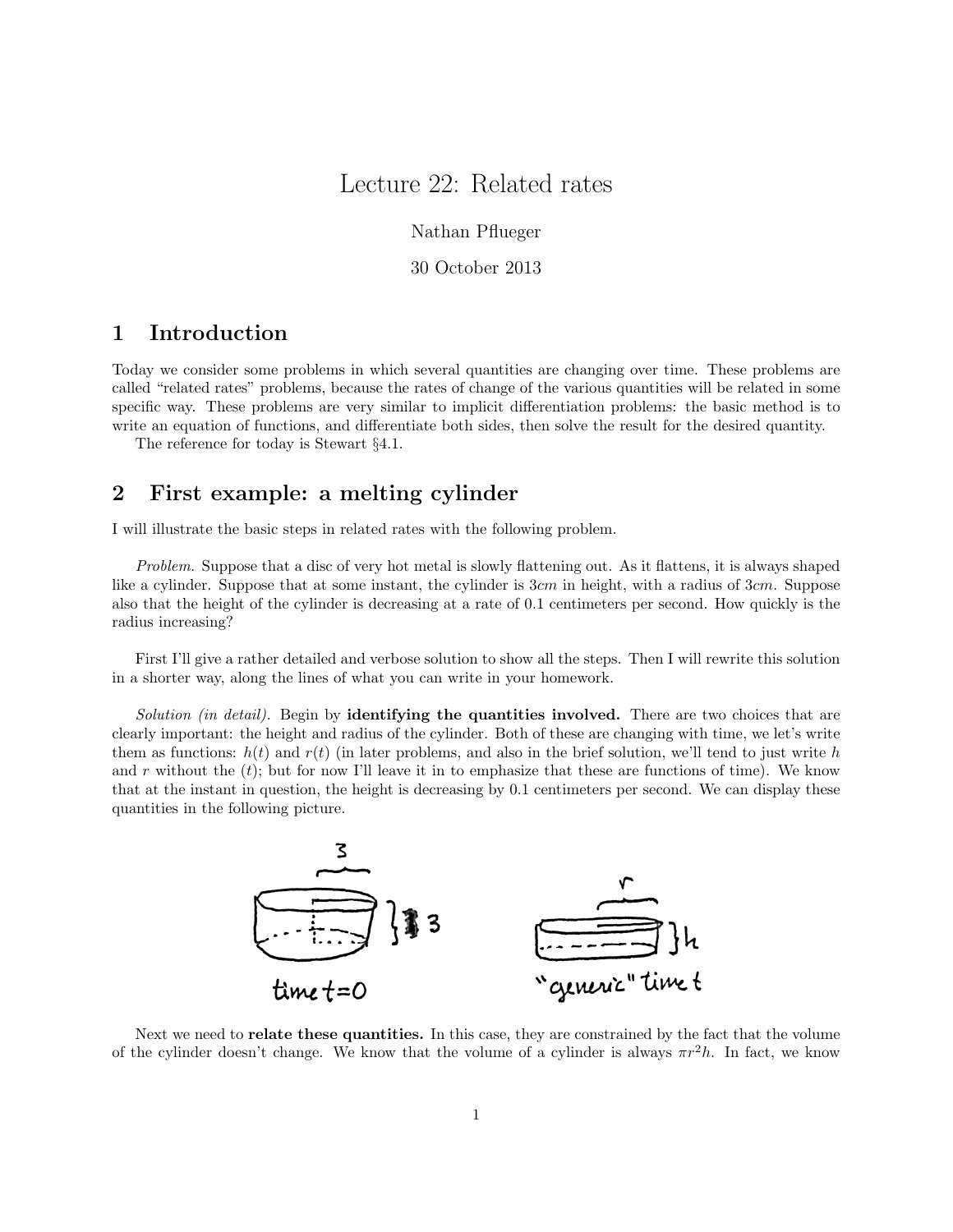that at the instant in question, the radius and height are both 3, so this volume must be  $\pi 3^2 \cdot 3 = 27\pi$ . This must equal the volume at all times, so we can write the following equation.

$$
\pi r(t)^2 h(t) = 27\pi
$$

Now, what information do you know, exactly? We know that at some instant,  $r$  is 3 and  $h$  is 3. Let's take this instant to be  $t = 0$ : so  $r(0) = 3$  and  $h(0) = 3$ . We also know that the height is decreasing by 0.1 centimeters per second; in symbols,  $h'(0) = -0.1$ . We want to somehow obtain  $r'(0)$  from this information (the rate that the radius is increasing). To do this, we differentiate both sides of our constraining equation. This involves the product rule, as follows.

$$
\frac{d}{dt} \left( \pi r(t)^2 h(t) \right) = \frac{d}{dt} 27\pi
$$
  

$$
\pi \cdot 2r(t)r'(t)h(t) + \pi r(t)^2 h'(t) = 0 \quad \text{(product rule and derivative of a constant)}
$$

From here, we can just plug in  $t = 0$  and use the facts that we already know, namely:

- $r(0) = 3$
- $h(0) = 3$
- $h'(0) = -0.1$

And from this we obtain:

$$
\pi \cdot 2r(0)r'(0)h(0) + \pi r(0)^2 h'(0) = 0
$$
  

$$
\pi \cdot 6r'(0) \cdot 3 + \pi \cdot 3^2 \cdot (-0.1) = 0
$$
  

$$
18\pi r'(0) - 0.9\pi = 0
$$
  

$$
18\pi r'(0) = 0.9\pi
$$
  

$$
r'(0) = \frac{0.9\pi}{18\pi}
$$
  

$$
= 0.05
$$

Therefore we were able to solve for the desired rate by doing some algebra. The result is that the radius of the cylinder is increasing at a rate of 0.05 centimeters per second.

Solution (more brief version) Let r, h, and V be the radius, height, and volume of the cylinder at a given time. We know that at all times, the volume  $\pi r^2 h$  is constant; call this constant value V. Then we can write the following constraint and differentiate it.

$$
\pi r^2 h = V
$$
  
\n
$$
\pi (r^2 h)' = 0 \text{ (since } V \text{ is constant)}
$$
  
\n
$$
\pi (2r \cdot r' \cdot h + r^2 h') = 0
$$
  
\n
$$
2r \cdot r' \cdot h + r^2 h' = 0
$$
  
\n
$$
2r h \cdot r' = -r^2 h'
$$
  
\n
$$
r' = -\frac{r^2 h'}{2r h}
$$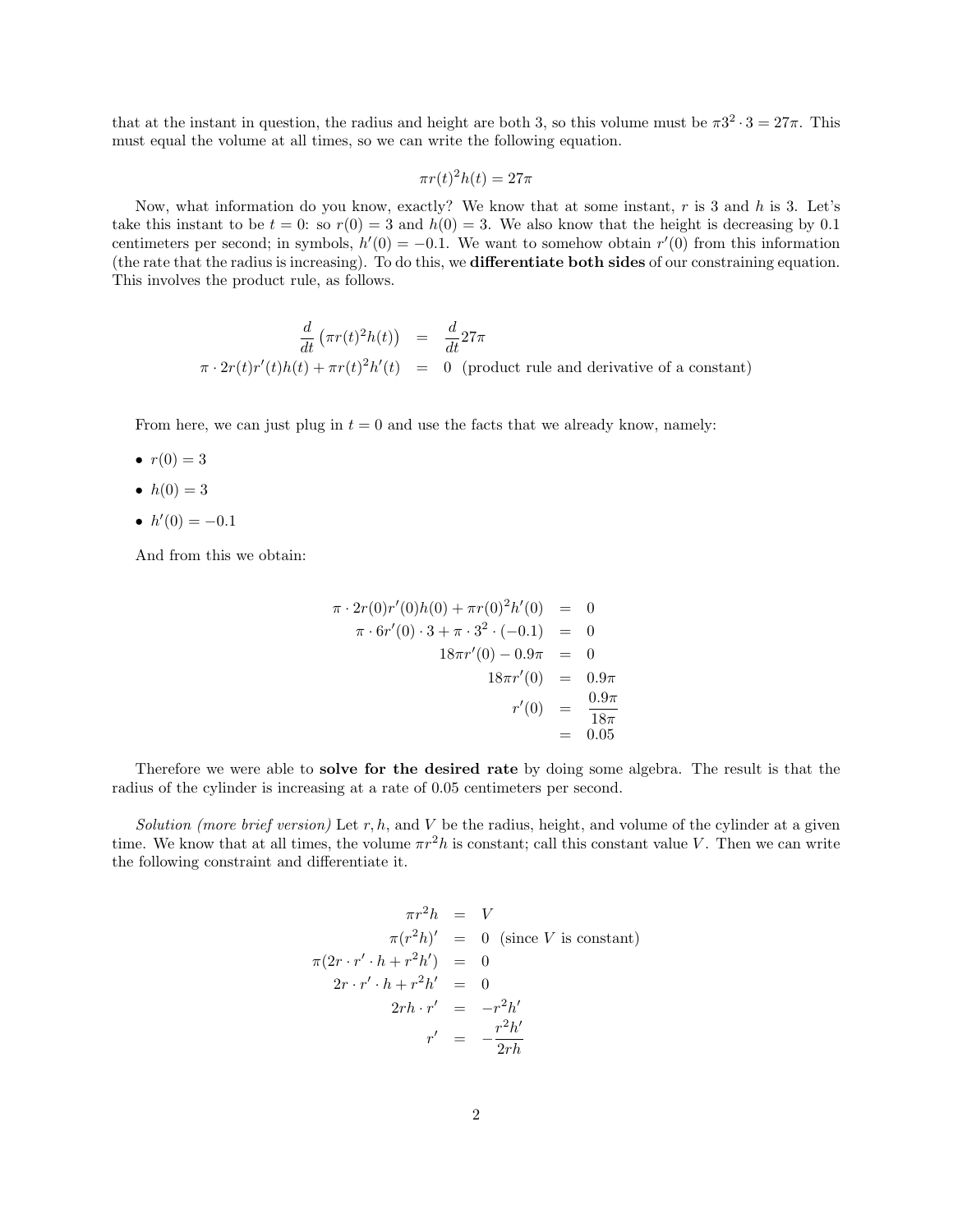At the instant in question, we have  $r = 3, h' = -0.1$ , and  $h = 3$ . Therefore at this moment,  $r' = -\frac{3^2 \cdot (-0.1)}{2 \cdot 3 \cdot 3} = \frac{0.9}{18} = 0.05$ . So the radius is expanding by 0.05 centimeters per second.

Note. One difference between these two solutions is that in the second solution I completely solved for the desired rate r' before substituting any numbers. It is up to you whether to solve or substitute numbers first. Sometimes one method will take a little less work than the other, but it depends.

### 3 The general strategy

Roughly speaking, here are the necessary steps to solve a related rates problem.

- 1. Draw two pictures: one of the situation at the instant you're studying, and one showing the "generic" situation.
- 2. Identify the quantities involved, give them names.
- 3. Write an equation relating the quantities in question.
- 4. Differentiate both sides of the equation, to get an equation relating the quantities and their rates of change.
- 5. Solve for the rate of change you are interested in.

Like many other types of problems we study in this class, you will sometimes want to modify this strategy to suit the particular needs of the problem.

#### 4 More examples

You can find many more examples in the textbook and on the various worksheets on the website.

Example 4.1. Suppose that you are standing on the ground, under the flight path of an airplane. The airplane is flying at an altitude of 10 km. Using a radar device, you are able to detect that the plane is currently 26 km away from you, and that its distance to you is currently shrinking at a rate of 840 kilometers per hour.

- (a) What is the current speed of the airplane?
- (b) Let  $\theta$  be the angle your arm makes with the ground if you point the radar device straight at the plane. How quickly is  $\theta$  increasing?

Solution.

Here's a rough sketch of the current situation. Distances are measured in kilometers.

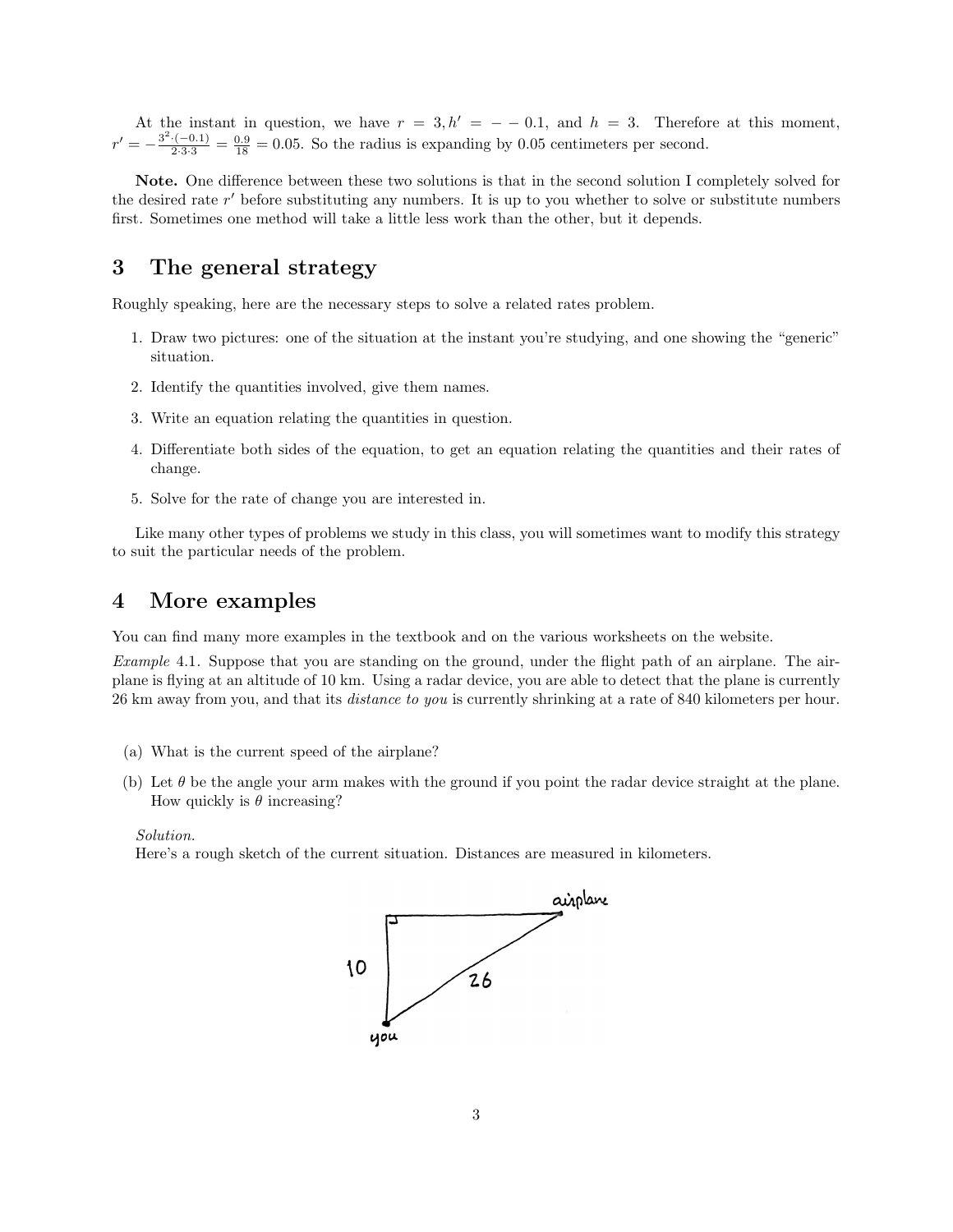Let's define some notation: let  $L$  be the distance from you to the airplane, x be the distance from the airplane to the spot right above your head (in its flight path), and  $\theta$  be the angle shown.



(a) To find the airspeed of the airplane, we need to know the rate of change of the number x. Let's relate it to the other quantities, using the Pythagorean theorem, and then differentiate. Remember that both x and L are functions of time!

$$
102 + x2 = L2
$$
  
\n
$$
(102 + x2)' = (L2)'
$$
  
\n
$$
2x \cdot x' = 2L \cdot L'
$$

Now, the rate we want is the derivative  $x'$ , since since measure how fast the plane is actually traveling through the air. So solve for this quantity.

$$
x' = \frac{2L \cdot L'}{2x}
$$

$$
= \frac{L \cdot L'}{x}
$$

We know that at the instant in question,  $L = 26$  and  $L' = -840$ . We can also compute x at this time:  $x = \sqrt{L^2 - 10^2} = \sqrt{26^2 - 10^2} = 24$ . Therefore we can compute x' as follows.

$$
x' = \frac{26 \cdot (-840)}{24} = -910
$$

So x is decreasing at a rate of 910 kilometers per hour. That means that the airplane is flying at 910 kilometers per hour

(b) Write the following equation to relate the angle  $\theta$  to L, then differentiate and solve for  $\theta'$ .

$$
10 = L\cos\theta
$$
  
\n
$$
0 = L'\cos\theta + L(-\sin\theta)\theta'
$$
  
\n
$$
L\sin\theta \cdot \theta' = L'\cos\theta
$$
  
\n
$$
\theta' = \frac{L'\cos\theta}{L\sin\theta}
$$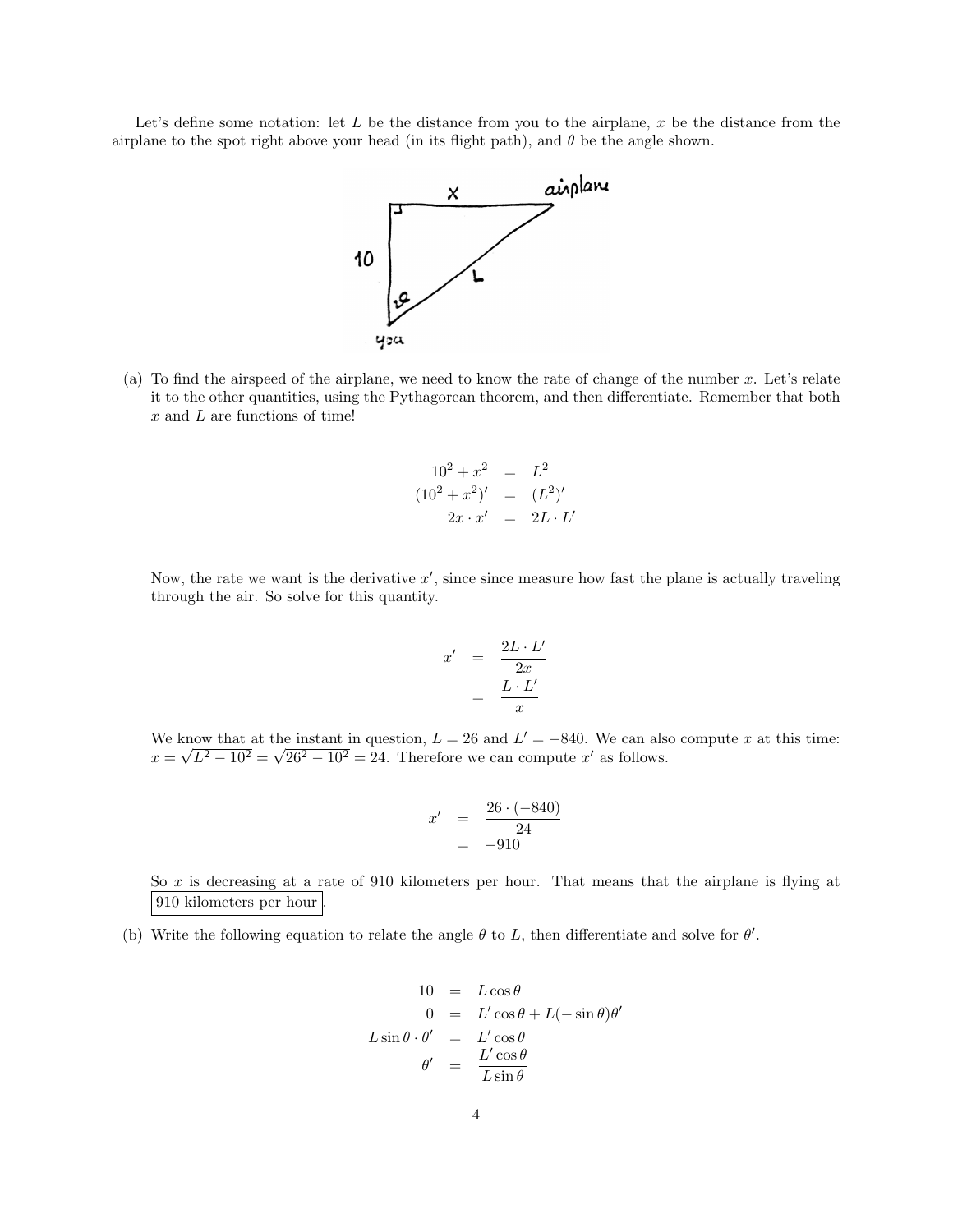We can also re-express the quantity  $L \sin \theta$  as x and the quantity  $\cos \theta$  as  $10/L$ , so obtain the following.

$$
\theta'=\frac{10L'}{Lx}
$$

Now we can substitute known values:  $L = 26, L' = 840$  and  $x = 24$  to obtain  $\theta' = \frac{10 \cdot (-840)}{26.24} = -13.46$ (radians per hour).

Finally, note that the angle made by your arm while holding the instrument is merely  $\frac{pi}{2} - \theta$ , so this angle is increasing at a rate of  $\boxed{13.46}$  radians per hour. These are not very easy units to visualize; if you are curious, this is the same thing as about 13 degrees per minute, or 0.2 degree per second. So when the plane still 24 kilometers out, you must only raise your arm 1 degree every 5 seconds to track it, roughly. Note that the plane will eventually pass over your head after about 90 seconds, which shows that this angle will certainly start changing much more quickly fairly soon.

Example 4.2. Suppose you are standing on the deck of a boat, 5 meters above the surface of the water. In the water is a person who has fallen overboard, whom you are pulling back to the boat with a rope. Suppose that the person is currently 12 meters from the side of the boat, and they are moving at 1 meter per second through the water to the side of the boat. How quickly are you pulling in the rope, in meters per second?

Solution. Here is a rough sketch of the situation at this moment. The current length of the rope can be computed from the Pythagorean theorem to be 13 meters.



Here is a picture of the relevant quantities in this problem, at any given time.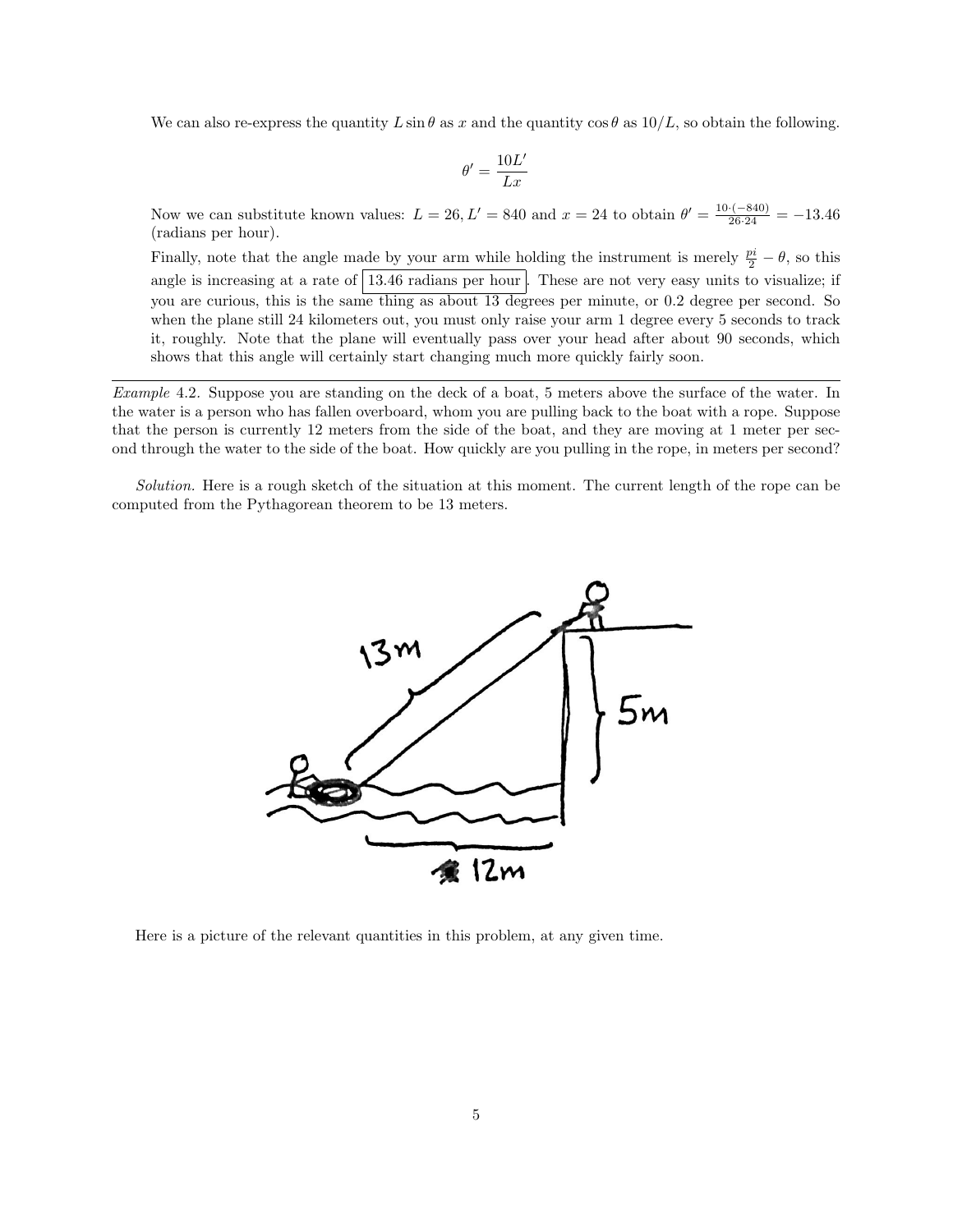

So at the instant in question,  $L = 13$  and  $x = 12$ . We also know that the person is moving towards the boat at 1 meter per second, i.e.  $x' = -1$  at this instant. We want to determine L', the rate that the length of rope is changing. To do this, relate these quantities using the Pythagorean theorem, differentiate both sides, and solve.

$$
x^{2} + 5^{2} = L^{2}
$$
  

$$
2x \cdot x' + 0 = 2L \cdot L'
$$
  

$$
\frac{x \cdot x'}{L} = L'
$$

Substituting the known values at this moment, we see that the rate of change of the rope's length is  $L' = \frac{12 \cdot (-1)}{13} = -\frac{12}{13} \approx 0.92$  meters per second. So you are pulling in about 0.92 meters of rope per second.

Example 4.3. Suppose that a balloon filled with gas is slowly expanding. Currently, the pressure inside the balloon is 100, 000 Pa, the volume of gas is 1 cubic meter, and the temperate of the gas is 27 degrees Celsius. Suppose also that the volume is increasing at a rate of 0.1 cubic meters per second, and the temperature is increasing by 3 degrees Celsius per second. Is the pressure in the balloon increasing or decreasing? How quickly?

*Hint.* If  $P, V, T$  are the pressure, volume, and temperature (in Kelvin) of a gas, then under reasonable conditions these numbers obey the *ideal gas law*  $PV = nRT$ , where n measures the number of gas molecules and R is a constant.

Solution. One approach is to differentiate the ideal gas law. This will work, of course, but it turns out that there's a much cleaner way: first the the logarithm, and then differentiate. You could guess that this will be easier this both sides of the gas law come from multiplying several things.

Taking the logarithm and differentiating, using the fact that  $nR$  is constant, gives the following.

$$
\ln(PV) = \ln(nRT)
$$
  
\n
$$
\ln P + \ln V = \ln(n) + \ln(R) + \ln T
$$
 (rules of logarithms)  
\n
$$
\frac{P'}{P} + \frac{V'}{V} = \frac{T'}{T}
$$
 (differentiate both sides; use the fact that *n*, *R* are constant)

Let's summarize the known information, at the moment we are studying. Note in particular that since T should be expressed in Kelvin (not degrees Celsius), is is  $273 + 27 = 300$ . Since a change of 3 degrees Celsius is the same as a change in 3 degrees Kelvin, however,  $T' = 3$  in either unit system.

- $P = 10^5$
- $\bullet \, V = 1$